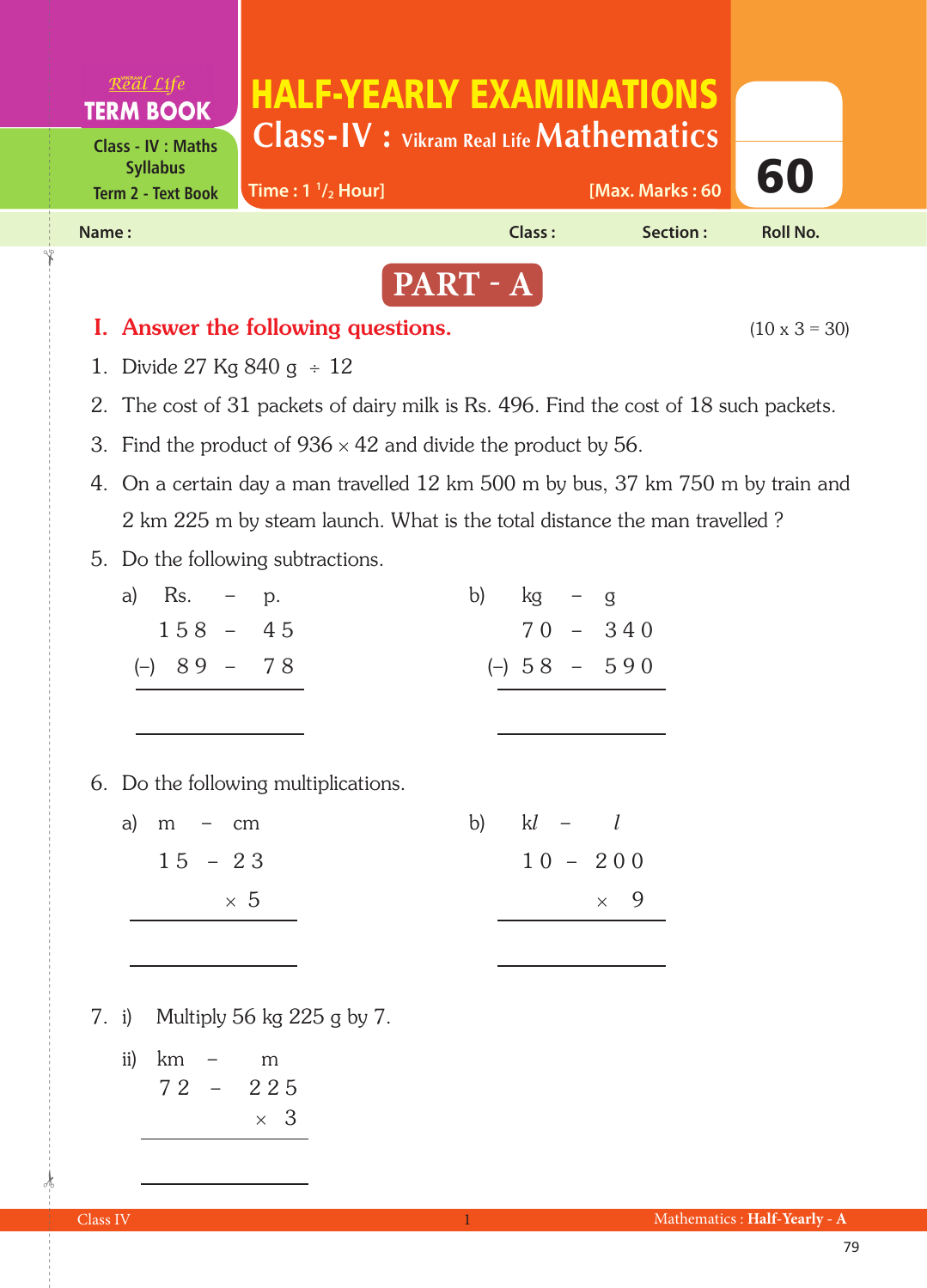- 8. A man purchased 27 zinc pipes. Each pipe is of length 4 m 25 cm. What is the total length of all the pipes ?
- 9. How much is  $6\frac{3}{4}$  greater than  $2\frac{3}{4}$  ? 3 4 5 6
- 10. A fruit seller got Rs. 76.80 by selling one dozen mangoes. At what price did he sell each mango ?

## II. Answer any ONE of the following.  $(1 \times 8 = 8)$

- 1. Do the following additions  $3\frac{1}{2} + 2\frac{3}{4} + 1\frac{5}{8}$
- 2. A family requires 1 kg 875 g of coffee powder per month. Find the total quantity of coffee powder the family requires in one year.
- III. Answer any ONE of the following.  $(1 \times 8 = 8)$ 1. A man did  $\frac{1}{10}$  of a work, his wife did  $\frac{1}{5}$  of it and his son did  $\frac{1}{20}$  of it. What fraction of the whole work did all the three do ? 2. Find  $\frac{1}{3}$  of Rs. 180 +  $\frac{1}{9}$  of Rs. 90 3 10 1 3 4 9 1 5 3 20

## IV. Answer any ONE of the following.  $(1 \times 8 = 8)$

1. How much is  $15\frac{1}{12}$  more than  $13\frac{1}{2}$  ? 5 12 1 2

2. A milkmaid has  $15\frac{1}{2}$  litres of milk. If she sells away  $12\frac{1}{4}$  litres out of this. How much milk is still left with her ? 1 2 3 4

## **V.** Answer any ONE of the following.  $(1 \times 6 = 6)$

- 1. A photo studio charges Rs. 4.50 for each card size print. If a customer pays Rs. 157.50, how many card size photos has he got printed ?
- 2. Prathima purchases a silk saree for Rs. 1038.75 and a dress for Rs. 325.50. What is the total cost of the saree and dress ? If she gives three 500 rupee notes to the cloth merchant, how much money does she get back ?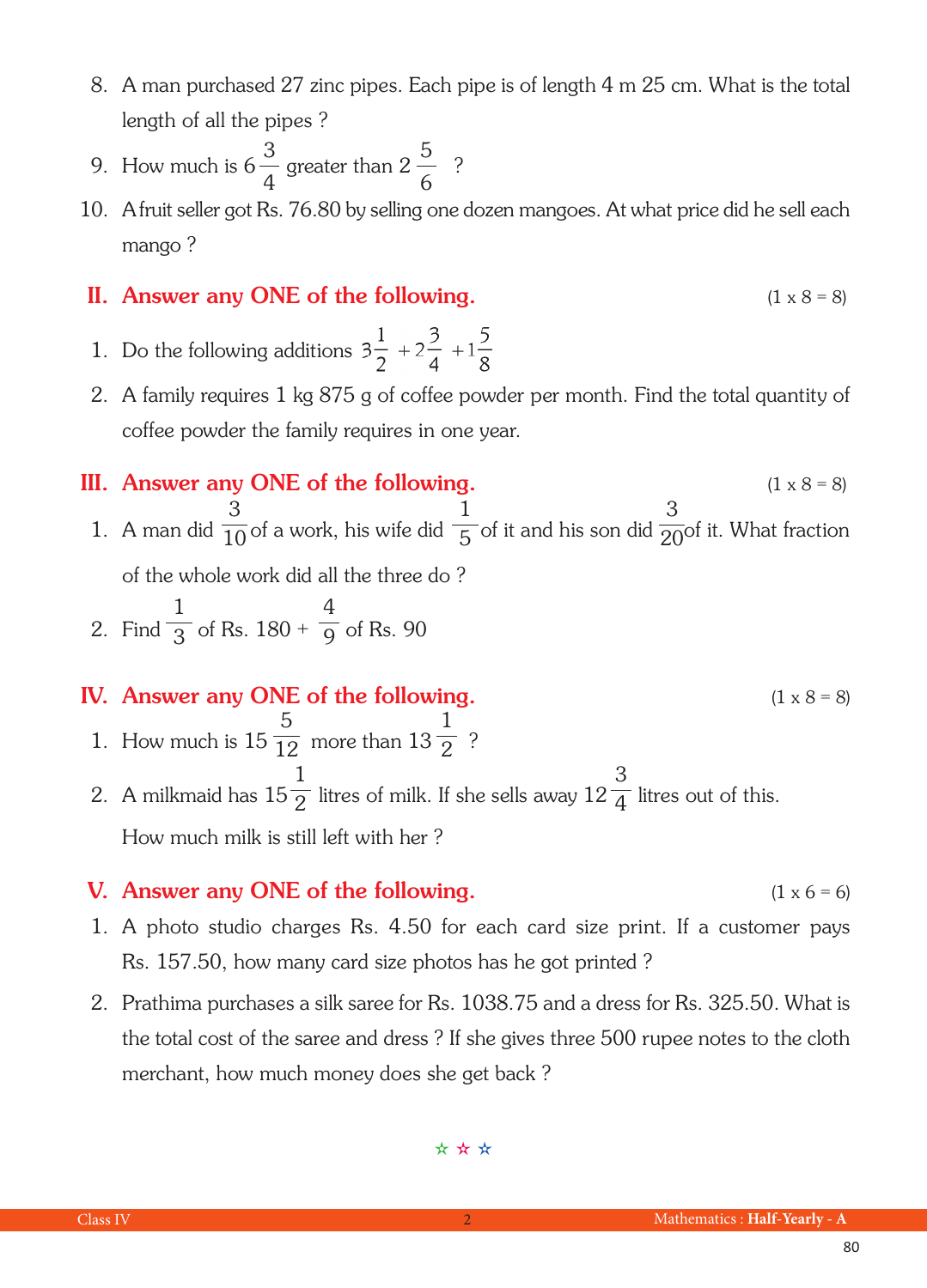|          | Real Life                                     | <b>HALF-YEARLY EXAMINATIONS</b>                                                           |                   |                    |                              |
|----------|-----------------------------------------------|-------------------------------------------------------------------------------------------|-------------------|--------------------|------------------------------|
|          | <b>TERM BOOK</b><br><b>Class - IV : Maths</b> | <b>Class-IV:</b> Vikram Real Life <b>Mathematics</b>                                      |                   |                    |                              |
|          | <b>Syllabus</b><br><b>Term 2 - Text Book</b>  | Time: 1 Hour]                                                                             |                   | [Max. Marks: 40    | 40                           |
| Name:    |                                               |                                                                                           | Class:            | Section:           | <b>Roll No.</b>              |
|          |                                               |                                                                                           | PART - B          |                    |                              |
|          |                                               | Choose the correct answer.                                                                |                   |                    | $(10 \times 1 = 10)$         |
|          |                                               | 10 millimetres $=$ centimetre.                                                            |                   |                    |                              |
|          | a) $1$                                        | b) $2$                                                                                    | c) $3$            | d(10)              |                              |
|          |                                               | 2. 1 kilogram =  grams.                                                                   |                   |                    |                              |
|          | a) 1000                                       | b) $100$                                                                                  | c) $10$           | d(1)               |                              |
|          |                                               | 3. Two or more fractions which represent the same fractional number are called fractions. |                   |                    |                              |
|          | a) mixed                                      | b) proper                                                                                 | c) improper       | d) equivalent      |                              |
|          |                                               | 4. An improper fraction of the following is                                               |                   |                    |                              |
|          | a) $\frac{10}{3}$                             | b) $\frac{12}{5}$                                                                         | c) $2\frac{2}{5}$ | d) $1\frac{1}{10}$ |                              |
| 5.       |                                               | <b>2008</b> Fraction represented by the shaded portion                                    |                   |                    |                              |
|          | a) $\frac{1}{3}$                              | b) $\frac{1}{4}$                                                                          | c) $1$            | d) $\frac{1}{2}$   |                              |
|          |                                               |                                                                                           |                   |                    |                              |
|          | a) $100$                                      | b) $25$                                                                                   | c) $75$           | $d$ ) 50           |                              |
|          |                                               |                                                                                           |                   |                    | (                            |
|          | a) 275                                        | b) $257$                                                                                  | c) $200$          | $d$ ) 100          |                              |
|          |                                               | 8. The standard unit of measuring length is                                               |                   |                    |                              |
|          | a) litre                                      | b) gram                                                                                   | c) metre          | d) none            |                              |
|          |                                               | 9. The numerator of a unit fraction is always                                             |                   |                    |                              |
|          | a)3                                           | b)2                                                                                       | c) $1$            | $d$ ) 0            |                              |
|          |                                               | 10. Cost of 1 pen Rs. 2. Cost of 3 pens $=$                                               |                   |                    |                              |
|          | a) Rs. $2$                                    | b) Rs. $4$                                                                                | c) Rs. 6          | $d$ ) Rs. $8$      |                              |
|          | II. Fill in the blanks.                       |                                                                                           |                   |                    | $(10 \times 1 = 10)$         |
|          |                                               |                                                                                           |                   |                    |                              |
|          |                                               |                                                                                           |                   |                    |                              |
|          |                                               |                                                                                           |                   |                    |                              |
|          |                                               |                                                                                           |                   |                    |                              |
| 5.       |                                               |                                                                                           |                   |                    |                              |
| Class IV |                                               |                                                                                           |                   |                    | Mathematics: Half-Yearly - B |

 $\frac{1}{2}$ 

✁